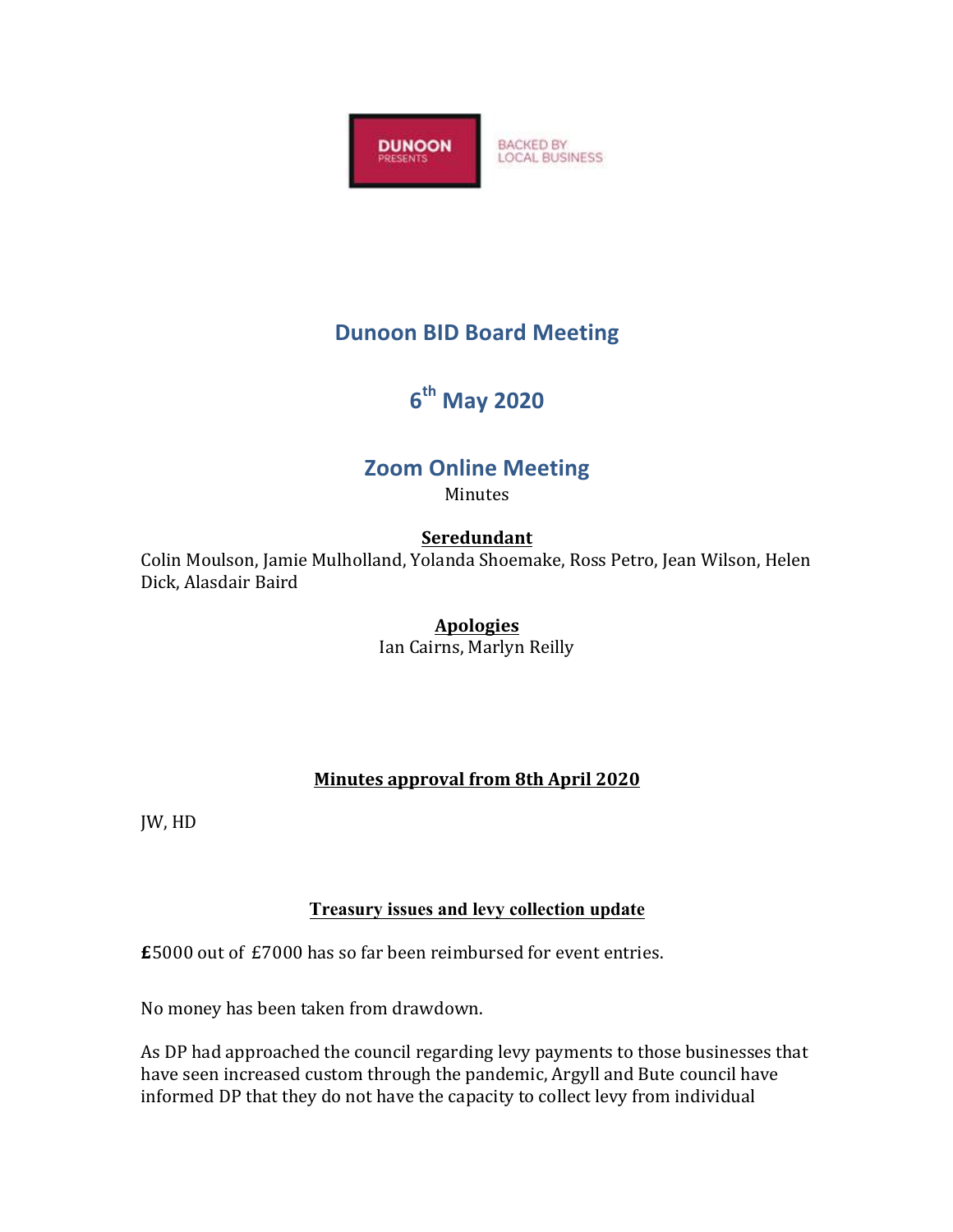businesses. IM suggests billing directly from DP on behalf of the council, with IW adding the letter from DP should include an explanation that as the council are unable to collect levy at this time DP directly. HD adds that it may be useful to add a 'rubber stamp' from Fergus Murray.

CM will email Fergus Murray for advice on this and report back.

JW highlights that there is a time limit on race participants receiving refunds from Entry Central, CM must inform these participants that the  $31<sup>st</sup>$  May will be the cut off for refunds.

IM also states that there is a time limit for ticket refunds for Ticket Scotland with regards to the Revival, which will be followed up.

JW asks if it may be possible to speak to the Cowal Highland Gathering and enquire about leeway for the office space bill. [M advises that this is not possible as the CHG are also under financial hardship after having to cancel their event this year. RP informs that CHG sent out a letter to business patrons asking for voluntary donations and DP could also adopt this strategy.

It is agreed that CM should send letters or emails to businesses regarding voluntary levy payments with HD adding that DP wants to remind businesses that they are here to support them.

#### **Resilience Fund**

With regards to Dunoon Trade Hub, CM and JM spoke with Amanda from Dunoon Food Hub to set up the Trade Hub as a 'host' and work on logistics.

Businesses in Cowal will be able to add their store to the trade hub and customers will be able to buy goods from multiple stores on the trade hub centralized platform. DP will also cover the delivery costs for this initiative. CM will invite all businesses to be a part of the trade hub. A delivery driver for this initiative is discussed, with many in favour of offering this role to someone who is unable to work due to the current pandemic. The board agrees that this is a good way to allow those who are unable to currently trade online due to having restricted resources a chance to do so. 

IM asks if the BID is able to provide PPE to businesses that want to open, and suggests that contacting distilleries regarding hand gel may be a good way forward. CM agrees and notes that this should be added to the resilience fund. JW highlights